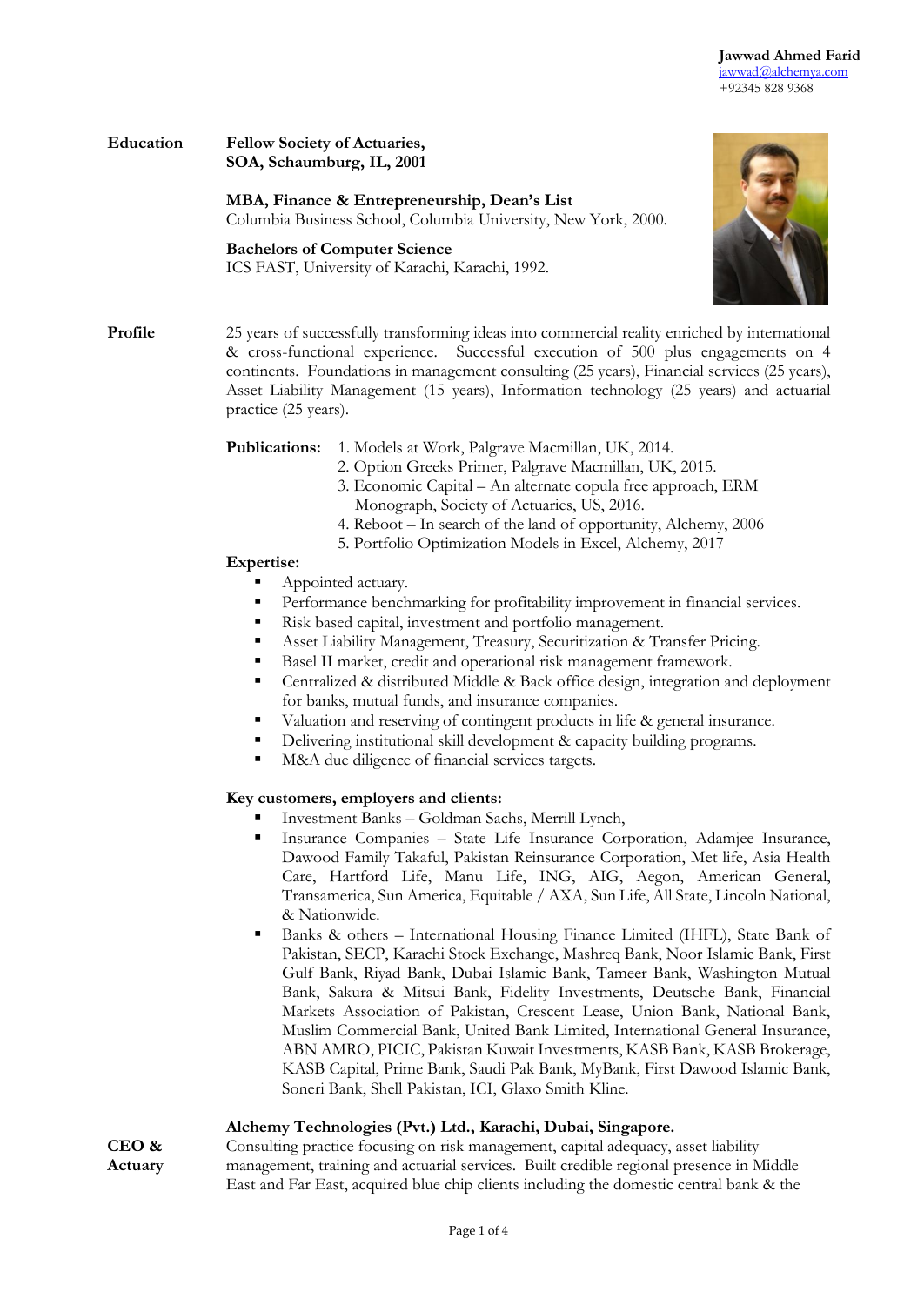#### **01/2003 to Current**  securities regulator, financial services industry associations (PBA, FMA), three of the five largest domestic treasuries, the largest foreign petrochemical distributor & Asian Development Bank. Added partners in Dubai, Bahrain, Bangkok, Singapore & Brunei.

- As an investment advisor advised a 3 billion US\$ dollar life insurance fund on ALM and funding mismatch, allocation and bid patterns for 10, 20 and 30 year bonds; a 30 million dollar Middle East Life fund on ALM Mismatch and resultant fixed income strategy; a 10 million dollar fund on asset allocation and equity market timing. Became the primary buyer of 15, 20 and 30 year Sovereign Investment bond in Pakistan for three years and helped shape the national yield curve at higher maturities.
- Built and deployed Capital Adequacy, Risk, Asset Liability Management, Stress Testing, Liquidity profiling, derivative pricing & treasury platforms at 9+ financial institutions in an emerging market with dry secondary markets and limited trade and execution related data. Identified data sources, interpreted results, built consensus on assumptions, helped board members and CxOs translate implication for business, liquidity and risk capital.
- Completed multiple bank portfolio, risk & technology due diligence exercises as a senior consultant reviewing corporate loans, mortgages & consumer assets for performance, provisions, credit rating & post acquisition risk.
- Engaged by the Central Bank of Pakistan and the Pakistan Banks Association twice as a national expert on Basel II Regulation, Liquidity Risk management and Risk Management frameworks for the banking industry in Pakistan.
- Worked with the Securities regulator on assessing the state of the corporate bond market, market making for troubled debt issues and addressing liquidity issues for income funds and debt markets in the mutual fund industry. Issued valuation opinions on cross currency swaps, interest rate swaps, caps, floors, participating forwards and contingent liabilities for Exchange Guarantee Funds in the region.
- Appointed actuary for the second largest life insurance company in the region with more than 3 billion dollars in assets under management, 6 million covered lives and a regional network in Pakistan and the Middle East. Consulting actuary for the largest property and casualty re-insurance operator and Pakistan responsible for estimating premium deficiency reserves.
- Initial feasibilities, projections, evaluation and business plans for traditional and micro pensions, micro insurance, low income housing finance, interest rate options, inflation protected products, equity indexed products, foreign exchange, technology reselling, lifestyle products, mutual funds and insurance distribution solutions as well as their presentation in front of representatives of Multi-lateral Donor agency, project sponsors and client boards of directors.
- Designed and delivered 8 part treasury products distribution enablement program aimed at corporate bankers, financial controllers, relationship managers and credit risk teams for three 10 billion dollar banks in the Middle East.
- Designed products, distribution systems, incentives & compensation structures for two green field life insurance companies in Pakistan as the Appointed Actuary.
- Design, development and deployment of Alchemy product platforms for Enterprise Risk, Basel II reporting, Asset Liability Management, Stress Testing, Internal Capital Adequacy Assessment, Probability of Default calculations, Internal Ratings and Treasury management. Advisory services on Middle Office redesign, Risk Management Function assessment, Basel II gap analysis, evaluation and implementation strategy as well as Derivative and structured product development and modeling solutions for bank treasuries.
- Conduction of 200 plus interactive, model building & validation workshops on Cross Selling Treasury Products, Product Development, Enterprise Risk Management, Fixed Income Models, Derivative Pricing, Interest Rate Swaps, Caps & Floors, Market Risk Capital, Interest Rate Models, Portfolio Optimization, Structured Solutions and Fixed Income Derivatives in Karachi, Lahore, Islamabad, Riyadh, Bangkok, Singapore, Kula Lumpur, Colombo, Abu Dhabi, Ajman, Manama, Nairobi, Brunei & Dubai. Trained more than 3,000 corporate, investment banking and treasury professionals, logging 1,700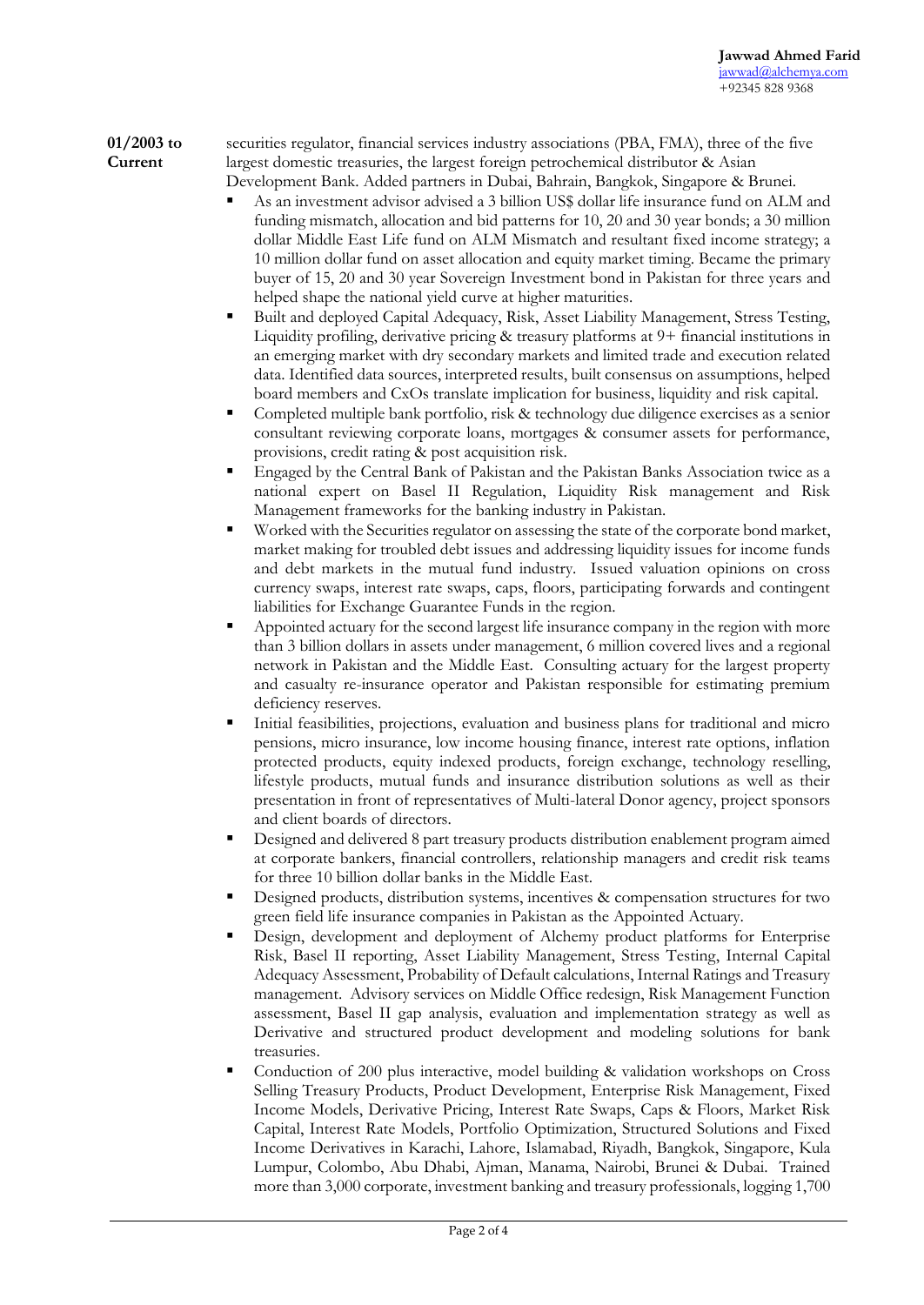|                                                                | plus instruction hours with an average score of 4 plus out of 5 on participant feedback<br>on learning experience, expectations, delivery, market relevance and domain knowledge.                                                                                                                                                                                                                                                                                                                                                                                                                                                                                                                                                                                                                                                                                        |
|----------------------------------------------------------------|--------------------------------------------------------------------------------------------------------------------------------------------------------------------------------------------------------------------------------------------------------------------------------------------------------------------------------------------------------------------------------------------------------------------------------------------------------------------------------------------------------------------------------------------------------------------------------------------------------------------------------------------------------------------------------------------------------------------------------------------------------------------------------------------------------------------------------------------------------------------------|
| Adjunct<br>Professor<br>2007 - current                         | SP Jain Institute of Management and Research (SPJIMR), Dubai, Singapore<br>SP Jain has been ranked as a top ten one year international program by Forbes and a<br>Global top 100 program by both FT and the Economist. Engaged by SP Jain to run the<br>computational finance and entrepreneurship curriculum for EMBA students.                                                                                                                                                                                                                                                                                                                                                                                                                                                                                                                                         |
|                                                                | Consistently ranked as one of the highest rated professors in both Finance and<br>Entrepreneurship as evidenced by student rating bonuses and awards. Taught<br>Entrepreneurship, Financial Derivatives, Risk Management, Project Finance and Portfolio<br>Management to Executive MBA and Global MBA students at the Dubai and Singapore<br>campuses.                                                                                                                                                                                                                                                                                                                                                                                                                                                                                                                   |
| Director,<br>Product<br>Development<br>$06/2002$ to<br>12/2002 | AnnuityNet Inc, Herndon, Virginia.<br>Market leader in order entry, distribution and transaction processing solutions for annuities<br>and tax advantaged savings products. Championed & executed Information Technology,<br>Business Engineering, Product Development and Strategic Initiatives.<br>Led the charge as facilitator, consensus builder and subject matter expert in 21+<br>٠<br>customer implementations (5 broker dealers, 16 insurance carriers and 100+ insurance<br>and savings products). Resolved issues by building bridges and educating internal and<br>client operations, actuarial, back office, technology, quality assurance, business<br>development, product design, and project management teams. On rollout, platform<br>averaged 30,000 transactions per month representing an annual dollar volume of 12<br>billion US\$ in late 2002. |
| Assist.<br><b>Director</b><br>$09/2001 -$<br>05/2002           | Provided strategic development, planning & reporting support to CEO & CIO.<br>п<br>Defined, created, staffed and managed Product Development function (2 Actuaries, 4<br>٠<br>Analysts, 5 consultants). Delivered products for Commission Reconciliation, Money<br>Settlement, Channel Reports, Transaction Order Entry & Transaction Processing.                                                                                                                                                                                                                                                                                                                                                                                                                                                                                                                        |
| <b>CEO</b><br>8/1999 to<br>5/2001                              | Avicena LLC, Santa Ana, California<br>E-learning startup targeting corporate training within investment banking sector. 21 months<br>of front line, start-up exposure as Founder/CEO. Successfully raised seed capital, delivered<br>technology platform to production environment, signed up customers and launched the<br>product at the Society of Actuaries annual exhibition in Chicago.<br>Identified and selected target segments, positioning & marketing strategy.<br>Created and presented business plan to incubator and investors.<br>Nurtured relationships with alliance partners, beta customers & vendors.<br>Designed and implemented content generation, technology, quality assurance &<br>п<br>communication processes for US and offshore teams.                                                                                                    |
| <b>Fall Associate</b><br>09/1998 to<br>12/1998                 | Goldman Sachs International, Prime Brokerage, London, UK<br>Tasked to independently review the risk group at the hedge fund margin lending desk<br>immediately after the collapse of Long Term Capital Management.<br>Worked with Firmwide Risk to extend Value at Risk framework to Currencies, Fixed<br>Income Instruments, Derivatives and Convertible Bonds.<br>Recommended adjustments for liquidity, convertible and foreign exchange risk.<br>Ξ<br>Created Convertible Bond Pricing, embedded options & Greeks estimation tool.<br>٠                                                                                                                                                                                                                                                                                                                              |
| Manager<br>$01/1995$ to<br>04/1998                             | SHMA Ltd, representing Andersen worldwide, Karachi, Pakistan<br>Managed portfolio of eight international clients (US, Europe, Middle East) from point of<br>contact to project implementation. Between 1996-98, grew team from two to eleven<br>professionals and three project managers. Revenues increased twelve folds.                                                                                                                                                                                                                                                                                                                                                                                                                                                                                                                                               |

 Analyzed, designed, programmed, and reviewed actuarial, insurance, brokerage, back office, accounting, financial reporting, inventory & resource planning systems.